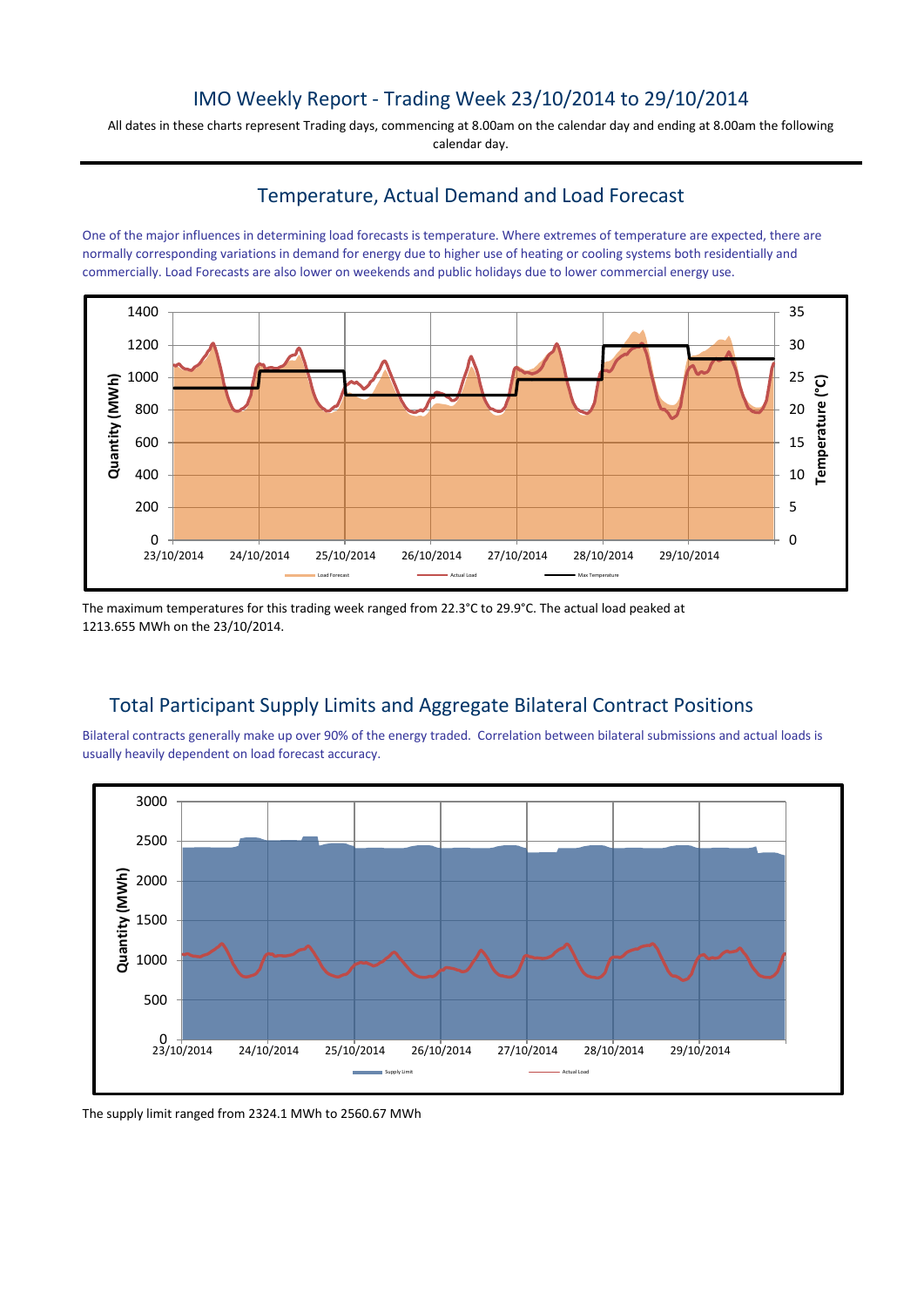#### Net Balancing Market Trades

Bilateral contracts and STEM trading are generally based on the forecast energy requirements of Participants. When the forecast requirements are higher or lower than the actual requirements for a day, this Market energy must be bought and sold in the balancing mechanism. This graph shows the estimated net balancing trades.



The majority of the balancing activity this week occurred within Balancing Supply. The maximum balancing demand for the week reached 53.3345 MWh on the 26/10/2014. The maximum balancing supply for the week reached -254.177 MWh on the 29/10/2012.

## Total Traded Energy

This chart represents a comparison between the total net energy that is traded in Bilateral Contracts, the STEM and the balancing mechanism. Balancing Supply represents cases in which the total contract position is greater than the demand and customers must supply energy back to balancing. Balancing Demand represents cases in which the total contract position is less than the demand and customers must purchase energy from balancing.



Total balancing supply equalled -21526.266 MWh whereas total balancing demand equalled 1240.283 MWh. The Total STEM Traded quantity was 17274.649 MWh, with the STEM Clearing Quantity ranging between 15.9 MWh and 146.91 MWh.